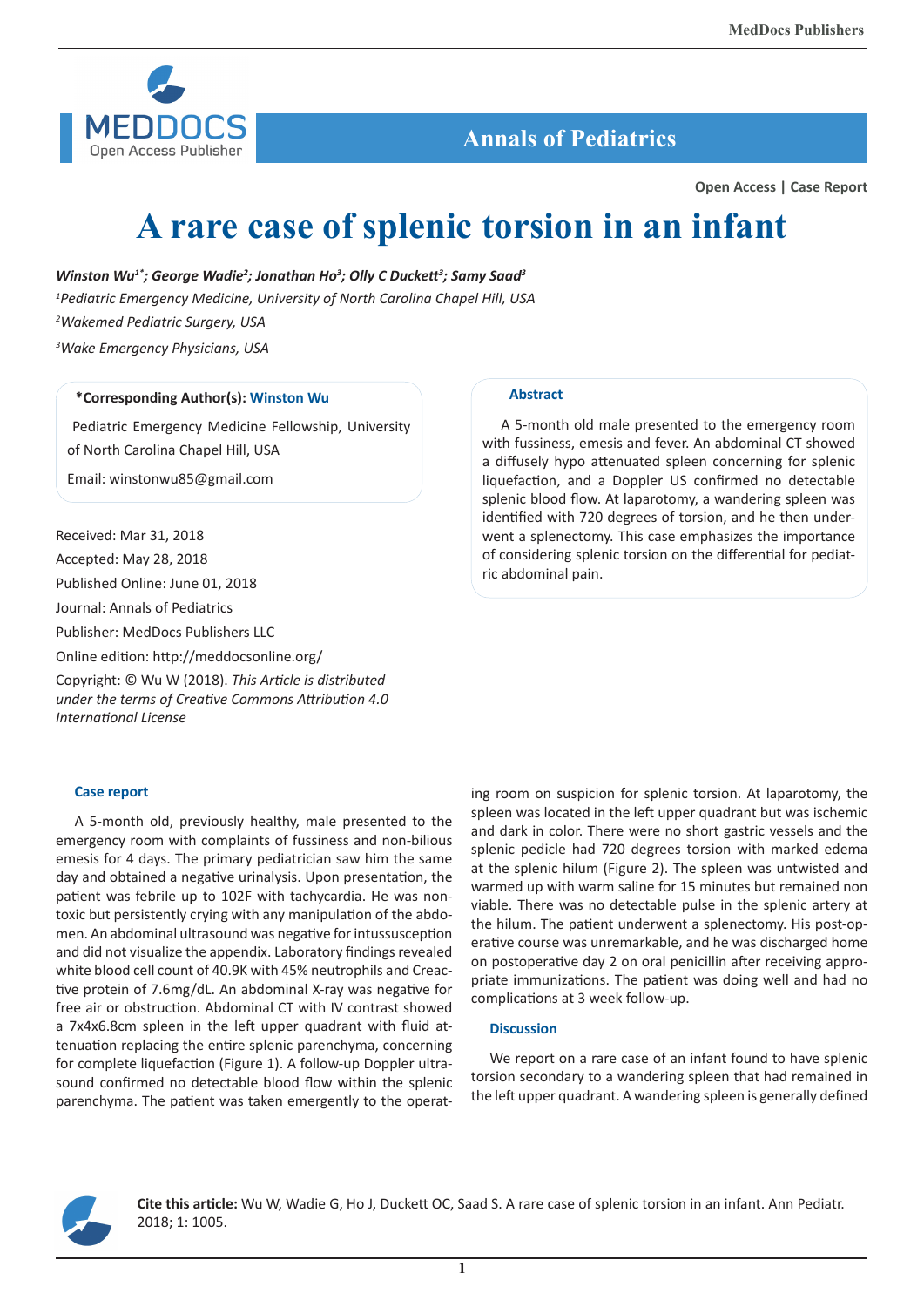as the absence or weakness of one or more of the suspensory ligaments that hold the spleen in the left upper quadrant. As a result, the spleen may remain attached by a single vascular pedicle composed of the splenic vein and artery. In some cases, the pedicle will also include the tail of the pancreas (the pancreatic tail was not involved in our case). If this pedicle lengthens the spleen will be freely mobile and likely to dislocate within the abdomen. This predisposes to torsion.

The first documented case of a wandering spleen in a pediatric patient was in 1854 [1]. Patients as young as newborn age have been reported [2,3]. Known risk factors for acquired wandering spleen include multiparity and underlying infectious or hematologic conditions that can result in splenomegaly [4], as both these conditions can cause laxity of the splenic ligaments. In regards to congenital cases such as ours, the condition is due to absence of the splenic ligaments. Reports show association with other developmental abnormalities such as congenital diaphragmatic hernia, renal agenesis, prune belly syndrome, omphalacele, gastric volvulus and diaphragmatic event ration [5]. There is one case report of two sisters with wandering spleen that suggests a genetic component 6.

Suspicion for splenic torsion is difficult in patients less than 1 year of age as they can present with nonspecific symptoms such as fever, vomiting or irritability. The most common presenting complaint for patients less than 1 year old with a wandering spleen is a palpable abdominal mass [6]. Above the age of 1 year, children will likely present with acute abdominal pain, which may be intermittent in nature. In some cases the pain may be chronic, with up to 43% of patients reporting prior symptoms that are often misdiagnosed [5,7]. Other less common clinical manifestations can include portal varices [8], gastric volvulus [9], splenic hemorrhage [3], pancreatitis [10], bowel obstruction [11], sepsis [12], and nephropathy [13].

Studies show a large variety of imaging modalities in the workup leading to splenic torsion. They can include abdominal x-ray, gastrointestinal series, ultrasound; CT, MRI, angiography and hepatosplenic scan with Tc-99m. Ultrasound with Doppler is considered the study of choice given its noninvasive nature and lack of radiation. It can be used to confirm splenic position and parenchymal blood flow. A CT scan with or without contrast can show splenomegaly, abnormal enhancement, or a "whirl" sign at the splenic hilum representing the twisted pedicle [14]. In a study of 130 pediatric patients with wandering spleen, US had 65% sensitivity, CT had 79% sensitivity, and hepatosplenic scan had 100% sensitivity [5]. But even with imaging, 8% of cases were diagnosed intra operatively. Blood work is often non diagnostic but can show leukocytosis [15]. Evaluating for Howell-Jolly bodies on peripheral smear can assess splenic function.

The treatment for splenic torsion is operative, with laparoscopic surgery being the procedure of choice. But this may not be possible given age, condition, or non diagnostic imaging. With the risk of post-splenectomy sepsis, splenopexy is preferred over splenectomy if the spleen is found to be viable. Numerous methods have been employed to fix the spleen to the diaphragm and abdominal wall, including direct suture of the capsule or hilum, peritoneal pocket, synthetic or absorbable mesh [5]. Complications are rare at an estimated 5% of cases with reported splenic ischemia, recurrent torsion, pneumothorax [5] and post splenectomy thrombosis [8]. There is one case report of a 3 month old diagnosed with splenic torsion who was followed without operative intervention and found to be doing well at 7 months of age with functional asplenia [16]. If

splenectomy is performed or if functional asplenia confirmed, patients will need to undergo antibiotic prophylaxis and receive additional vaccinations.

Our case demonstrates the importance of keeping the diagnosis of splenic torsion in the differential diagnosis of abdominal pain in infants. The presence of the spleen in the left upper quadrant does not exclude the diagnosis of wandering spleen with torsion. Supplementing conventional ultrasonography with assessment of Doppler flow to the spleen might avoid subjecting these patients to CT scan radiation. Despite the fact that conservative management might be indicated for segmental splenic infarction on imaging, the presence of complete infarction of the spleen on imaging is an indication to proceed with an emergent operative exploration in an attempt to preserve as much splenic tissue as possible

**Figures**



**Figure 1:** Diffusely hypo attenuated spleen measuring 7 x 4 x 6.8cm.



**Figure 2:** Edematous and darkened spleen with two 360 degree twists seen in the pedicle. No other ligamentous connections were found.